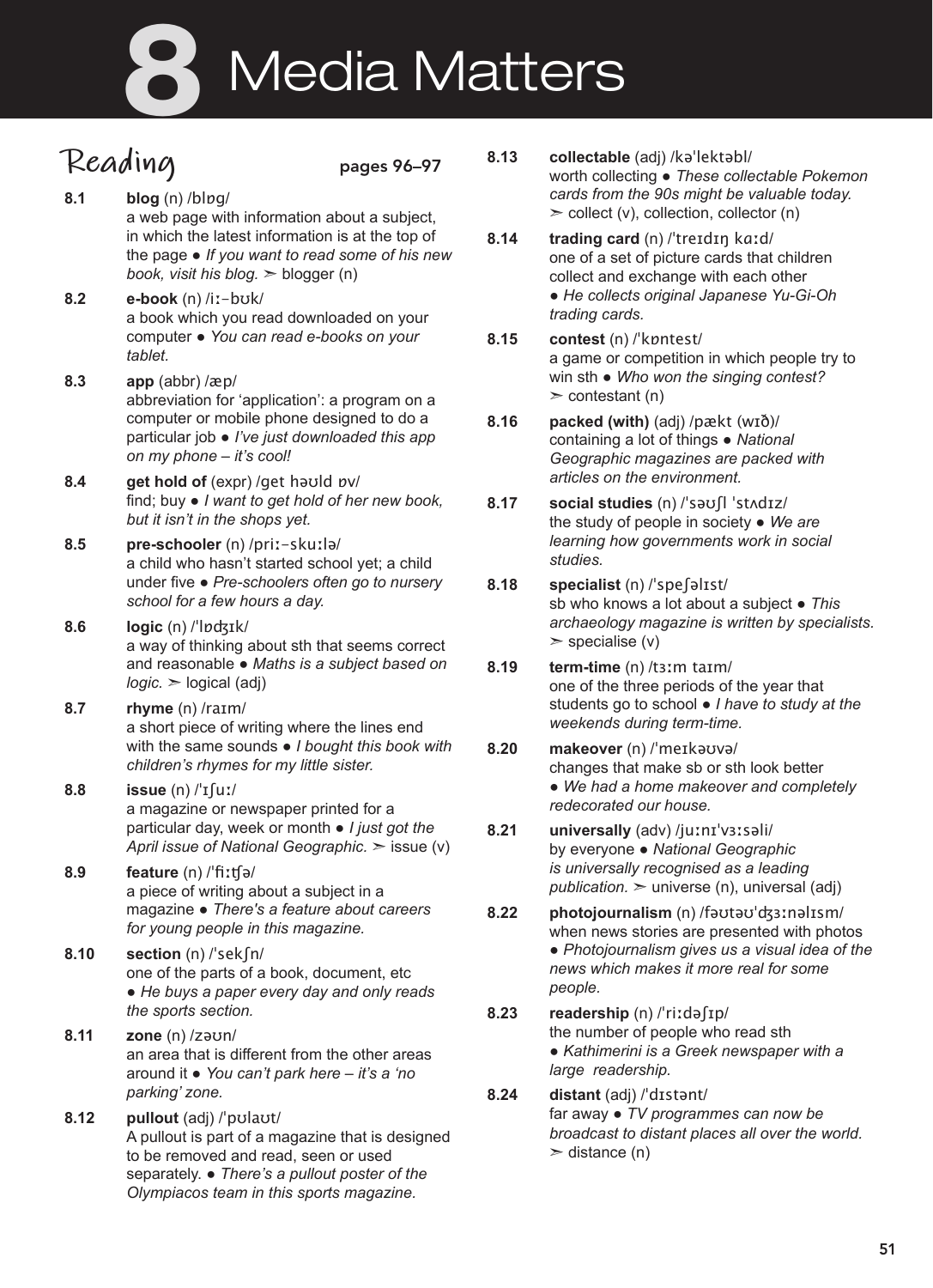- **8.25 supplement** (n) /ˈsʌplɪmənt/ a separate part of a newspaper or magazine ● *There is a fashion supplement with this newspaper every Sunday.* ➣ supplement (v)
- **8.26 stunning** (adj) /ˈstʌnɪŋ/ extremely beautiful ● *The stunning photos of the Pyramids really impressed them.*   $>$  stun (v)
- **8.27 destination** (n) /destɪˈneɪʃn/ the place where you are going ● *On today's holiday programme, our destination is Brazil.*

#### Newspapers and magazines

| column          | press pass        |  |
|-----------------|-------------------|--|
| feature         | pullout           |  |
| headline        | readership        |  |
| issue           | review            |  |
| newsagent's     | subscription      |  |
| photojournalism | supplement        |  |
| piece           | tabloid newspaper |  |
|                 |                   |  |

#### **Vocabulary** page 98

- **8.28 headline** (n) /ˈhedlaɪn/ the title of a news story ● *The headline yesterday was 'Thousands Dead in Tsunami'.*
- **8.29 presenter** (n) /prɪˈzentə/ sb who presents the news on TV ● *The news presenter announced that a large earthquake had hit Chile.* ► present (v)
- **8.30 cameraman** (n) /ˈkæmrəmæn/ sb who operates a TV camera ● *John is a cameraman at a local TV station.*
- **8.31 sound engineer** (n) /saʊnd enʤɪˈnɪə/ sb who controls the sound for a TV programme ● *The sound engineer didn't do a good job and we couldn't hear the presenter speak.*
- **8.32 correspondent** (n) /kɒrɪsˈpɒndənt/ a journalist who reports from a specific place or on a specific subject ● *'And now the latest news from our correspondent in Germany,' said the presenter.* > correspond (v)
- **8.33 newsagent's** (n) /ˈnjuːzeɪʤənts/ a shop that sells newspapers and magazines ● *Can you get me the Sunday newspaper at the newsagent's, please?*
- **8.34 booth** (n) /buːð/ a small enclosed place where sb can do something privately, such as use the telephone ● *There's phone booth in the reception area of the hotel.*
- **8.35 turn down** (phr v) /tɜːn daʊn/ reduce the intensity of sound coming from a TV, radio, etc ● *Turn down the TV for a moment while I answer the phone.*
- **8.36 volume** (n) /ˈvɒljuːm/ the amount of sound coming from a television, radio etc ● *The TV is much too loud! Can you turn the volume down, please?*
- **8.37 review** (n) /rɪˈvjuː/ an article that gives an opinion about a new film, book, play, performance ● *There's a review in this magazine for a good film.* > review (v), reviewer (n)
- **8.38 drive sb mad** (expr) /draɪv ˈsʌmbədi mæd/ make sb annoyed, excited or crazy ● *It drives Μum mad when I play music at full volume.*
- **8.39 news flash** (n) /njuːz flæʃ/ a very short news programme that interrupts another programme when something very important has happened ● *A news flash announced that a hurricane had struck New Orleans.*
- **8.40 strike** (v) /straɪk/ hit ● *She was arrested for striking a police officer on the head with her bag.* ➣ strike (n)
- **8.41 statistic** (n) /stəˈtɪstɪk/ a set of numbers which represent facts or measurements ● *Statistics show that children read more nowadays than they did in the past.*   $\triangleright$  statistical (adj)
- **8.42 measurement** (n) /ˈmeʒəmənt/ the length, width, height etc of sth ● *I have taken measurements of all the bedrooms so I can order new carpets.*  $>$  measure (v)
- **8.43 figure** (n) /ˈfɪgə/ a number ● *The figures for the number of people who watched the show are on the channel's web site.*
- **8.44 out of business** (expr) /aʊt əv ˈbɪznɪs/ no longer doing business, usually because of financial problems ● *Many companies have closed and are out of business.*
- **8.45 adaptation** (n) /ædæpˈteɪʃn/ film or TV programme based on a book or a play ● *What do you think of the film adaptations of* The Lord of the Rings *trilogy?* ➣ adapt (v)
- **8.46 columnist** (n) /ˈkɒləmnɪst/ sb who writes articles regularly for a newspaper or magazine ● *He's a columnist for a sports magazine and writes about football.*
- **8.47 editor** (n) /ˈedɪtə/ sb who is in charge of a newspaper or magazine ● *The editor liked the journalist's work and offered her a job at the newspaper.*   $\ge$  edit (v)
- **8.48 piece** (n) /piːs/ an article ● *I read an interesting piece about Egyptian mummies in* National Geographic*.*
- **8.49 publisher** (n) /ˈpʌblɪʃə/ a person or company that arranges the writing, production and sale of books, magazines, newspapers, etc ● *Patakis is the publisher of many Greek school books.* ➣ publish (v)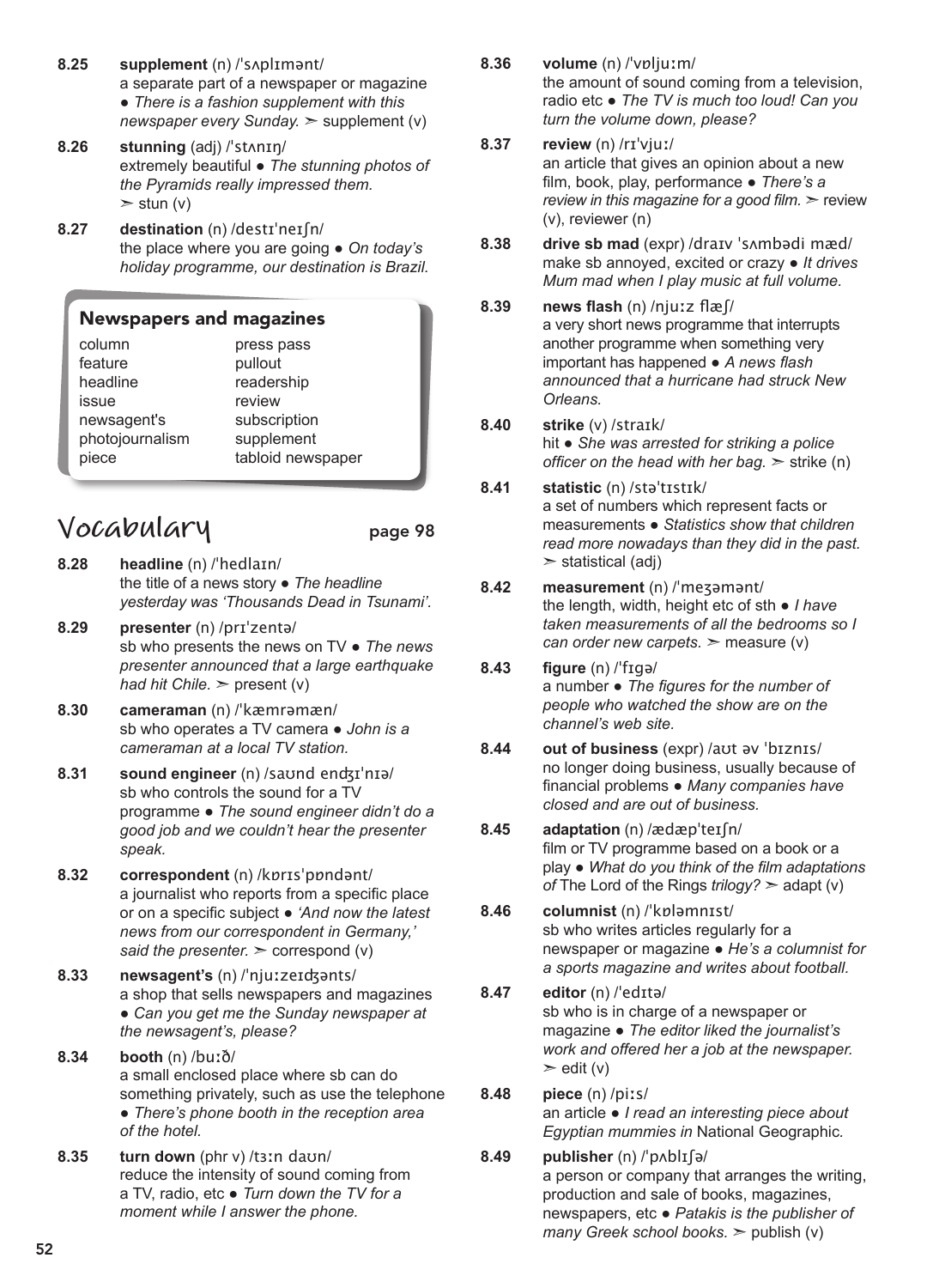- **8.50 varied** (adj) /ˈveərid/ including many different things; not staying the same ● *I try to keep my diet as varied as*   $possible.$   $\ge$  vary (v), variety (n)
- **8.51 turn to** (phr v) /tɜːn tə/ start doing sth new or different ● *He was a teacher before he turned to acting.*
- **8.52 self-employed** (adj) /self-ɪmˈplɔɪd/ working for yourself instead of for an employer ● *He is a self-employed sports photographer, so he chooses which games he wants to photograph.*
- **8.53 commit** (v) /kəˈmɪt/ do (sth bad) ● *He went to prison for committing murder.*
- **8.54 reaction** (n) /riˈækʃn/ what you say or do because of sth that happens ● *What was Fred's reaction to the*   $news?$   $\ge$  react (v)
- **8.55 loveable** (adj) /ˈlʌvəbl/ friendly and attractive ● *Your cute little puppy is so loveable.* ➣ love (v, n)
- **8.56 manuscript** (n) /ˈmænjʊskrɪpt/ a book or piece of writing before it is printed ● *The original manuscripts of old books are very valuable.*
- **8.57 come out** (phr v) /kʌm aʊt/ be published ● *The book* Twilight *came out in October 2005.*
- **8.58 bestseller** (n) /ˌbestˈselə(r)/ a product, especially a book, which many people buy ● *Her first book quickly became a bestseller.*
- **8.59 delight** (n) /dɪˈlaɪt/ a feeling of great pleasure ● *To the delight of her little son, a new* Toy Story *film was made.*  $\mathcal{L}$  NB to the delight of = προς μεγάλη χαρά του/της

#### Media jobs

cameraman columnist correspondent editor

presenter publisher sound engineer

## **Grammar** page 99

**8.60 column** (n) /ˈkɒləm/ a regular newspaper or magazine article on a particular subject or by a particular journalist ● *Dad always reads the journalist's column in the newspaper.*

- **8.61 subscription** (n) /sʌbˈskrɪpʃn/ the money you pay once every six months, once a year, etc to get a newspaper, magazine, satellite TV, etc ● *She has a yearly subscription for satellite TV.* ➣ subscribe (v), subscriber (n)
- **8.62 nature preserve** (n) /ˈneɪʧə prɪˈsɜːv/ an area where animals and plants are protected ● *There are many nature preserves in North America where wildlife is protected.* ✎ NB: *nature preserve = American English; nature reserve = British English*.
- **8.63 feature** (v) /ˈfiːtʃə(r)/ include sth as a special or important part ● *Her photo features on the cover of her new CD.*
- **8.64 broadcast** (v) /ˈbrɔːdkɑːst/ send out a radio or TV programme ● *The news is broadcast every evening at 9 pm.*   $\geq$  broadcast, broadcaster (n)

### Speaking page 101

**8.65 gossip** (n) /ˈgɒsɪp/ talk about other people's lives ● *She reads all the gossip about famous stars in celebrity magazines.* ➣ gossip (v)

#### **Grammar** page 102

- **8.66 accurate** (adj) /ˈækjʊrət/ correct ● *This article isn't accurate; it says John Lennon died in 1970, but he actually died in 1980.*  $>$  accuracy (n) ✎ Opp: inaccurate
- **8.67 tabloid newspaper** (n) /ˈtæblɔɪd ˈnjuːspeɪpə/ a newspaper with small pages, a lot of pictures and short, simple news stories ● *The Sun is the most well-known tabloid newspaper in the UK.*
- **8.68 sensational** (adj) /senˈseɪʃənl/ intended to excite or shock people ● *The sensational story of the death of Michael Jackson was in all the papers.*  $\ge$  sensation (n)

#### **Use your English** page 103

- **8.69 bring out** (phr v) /brɪŋ aʊt/ publish ● *When is J. K. Rowling going to bring out a new book?*
- **8.70 bring round** (phr v) /brɪŋ raʊnd/ convince sb your opinion is correct ● *Her arguments were convincing and she brought me round to her point of view.*
- **8.71 pick out** (phr v) /pɪk aʊt/ choose ● *She picked out a new dress for the party.*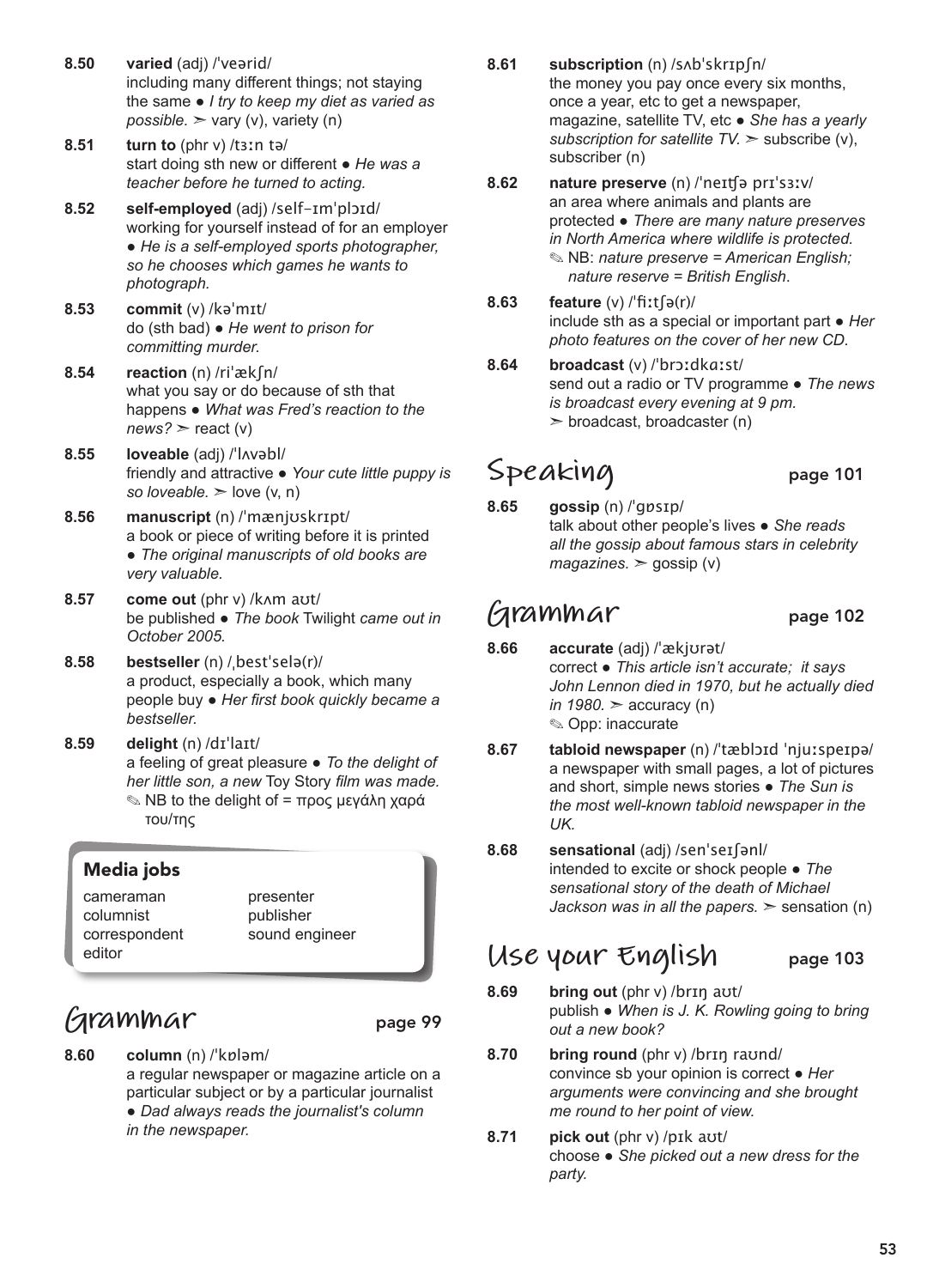- **8.72 pick up** (phr v) /pɪk ʌp/ collect sb or sth and take them somewhere ● *What time shall I pick you up at the station?*
- **8.73 ring back** (phr v) /rɪŋ bæk/ phone sb who has phoned you earlier ● *John can't come to the phone at the moment, so he'll have to ring you back.*
- **8.74 ring in** (phr v) /rɪŋ ɪn/ phone a TV channel or radio station ● *He rang in, answered the quiz question and won a trip to Paris.*
- **8.75 tune in** (phr v) /tjuːn ɪn/ watch or listen to a particular programme on radio or television ● *I tune in every evening to the weather forecast on TV.*
- **8.76 tune out** (phr v) /tjuːn aʊt/ stop watching or listening to a particular radio or TV programme ● *Grandpa tuned out when he heard the hip hop music come on the radio.*
- **8.77 convince** (v) /kənˈvɪns/ make sb believe sth ● *I couldn't convince him that it was the right thing to do.*
- **8.78 aspect** (n) /ˈæspekt/ one of the parts or qualities of an idea, situation, problem, etc ● *We should look at the problem from every aspect.*
- **8.79 half way through** (expr) /hɑːf weɪ θruː/ in the middle ● *They didn't like the film, so they left the cinema half way through.*
- **8.80 red-carpet event** (expr) /red ˈkɑːpɪt ɪˈvent/ a special occasion ● *The Oscars ceremony is a very popular red-carpet event.*
- **8.81 footage** (n) /ˈfʊtɪʤ/ a film or part of a film of sth ● *Footage of the Second World War can be seen in documentaries about those times.*

#### Phrasal verbs

| bring out   | ring in   |
|-------------|-----------|
| bring round | tune in   |
| come out    | tune out  |
| pick out    | turn down |
| pick up     | turn to   |
| ring back   |           |

#### **Writing: a review** pages 104-105

- **8.82 stop at nothing** (expr) /stɒp ət ˈnʌθɪŋ/ be ready to do anything in order to get what you want ● *She'll stop at nothing to find her missing son.*
- **8.83 in the public eye** (expr) /ɪn ðə ˈpʌblɪk aɪ/ seen or heard a lot on television, in magazines, in the news, etc ● *Famous people like to be in the public eye so they remain popular.*

**8.84 press pass** (n) /pres pɑːs/ a document that allows sb who works in media to go somewhere ● *The reporter went backstage with his press pass and managed to ask the band a few questions.* 

#### **8.85 arrest** (v) /əˈrest/

If the police arrest sb, they take them to a police station because they think the person has done sth illegal ● *How many hooligans were arrested after the football game?*   $\ge$  arrest (n)

- **8.86 post** (v) /pəʊst/ put information or pictures on a website ● *I've just posted the photos on Facebook.*   $\ge$  post (n)
- **8.87 set** (v) /set/ If a film, play, novel, etc is set in a particular place or time, the action takes place there or then. ● *The film is set in France.*
- **8.88 complicated** (adj) /ˈkɒmplɪkeɪtɪd/ If sth is complicated, it is difficult to understand because it has many different parts. ● *I don't understand. The rules of this game are so complicated!* ➣ complicate (v), complication (n)
- **8.89 on reflection** (expr) /ɒn rɪˈflekʃn/ after careful thought ● *At first, I said no but on reflection, I realised it was a good idea.*
- **8.90 intriguing** (adj) /ɪnˈtriːɡɪŋ/ very interesting because of being unusual or unexpected ● *Hm, that's an intriguing question!*
- **8.91 highly** (adv) /ˈhaɪli/ very; to a large degree or at a high level ● *Dolphins are highly intelligent creatures.*
- **8.92 promising** (adj) /ˈprɒmɪsɪŋ/ If sb or sth is promising, they show signs that they are going to be successful or good in the future. ● *He's a promising young actor.*   $\triangleright$  promise (v, n)

# **Video: History of Film** page 106

- **8.93 present** (v) /prɪˈzent/ give sth to sb at a formal occasion ● *The actor was presented with an award at the film festival.*  $\ge$  presentation (n)
- **8.94 annually** (adv) /ˈænjuəli/ once a year ● *Payment will be made annually.*  $\geq$  annual (adj)
- **8.95 motion picture** (n) /ˈməʊʃn ˈpɪktʃə(r)/ a film made for the cinema ● *She got her first role in a motion picture in 2004.*
- **8.96 talkie** (n) /ˈtɔːki/ a film that has sound and not just pictures ● *The first talkies were made in the 1920s.*

54